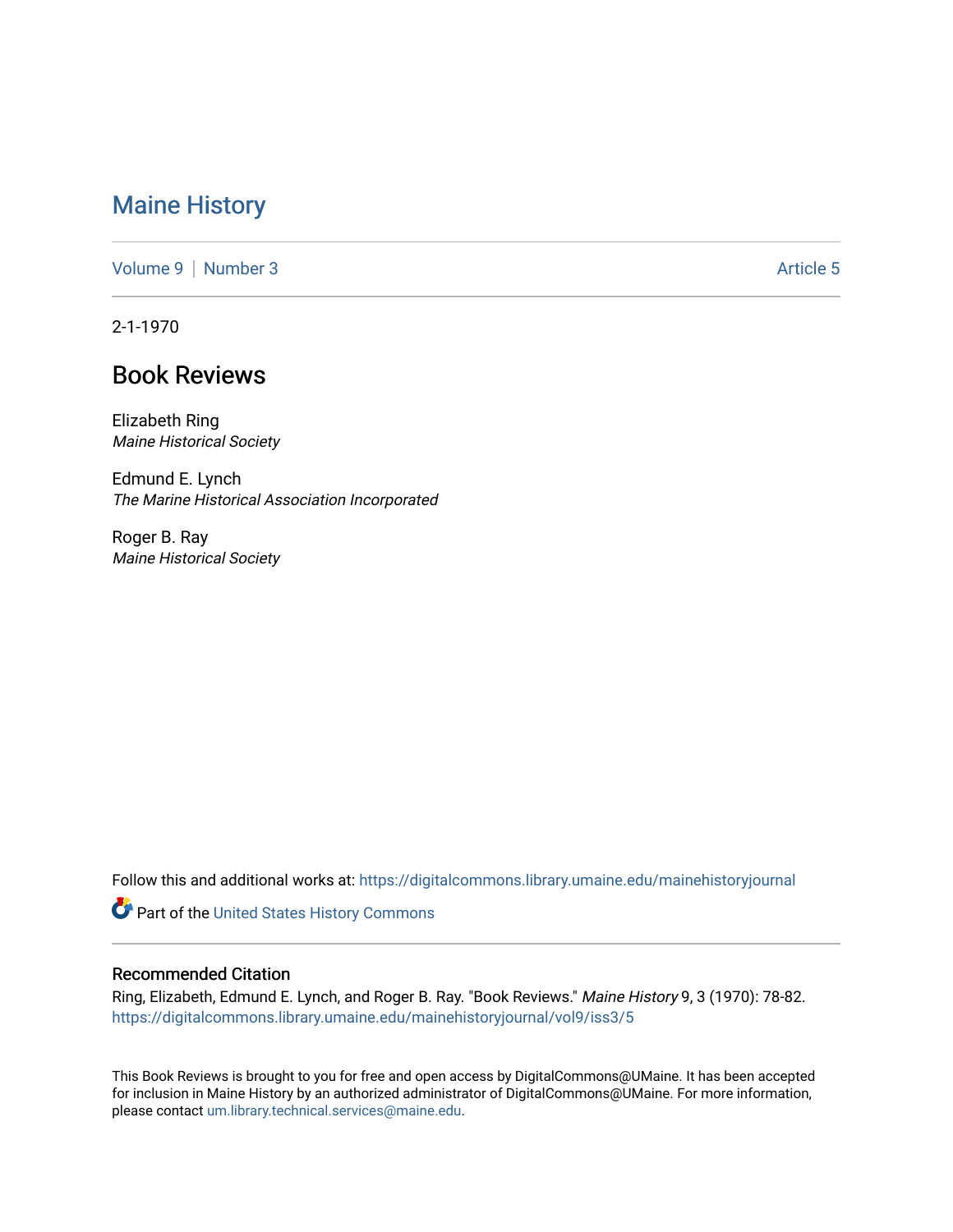at Hallowell.

(13) [Augusta] *The Advocate of Freedom*, May 9, 1839.

*{Ik)* **[Brunswick]** *The Advocate o f Freedom,* **A p r il 11,**

**1838**.

(15) *The Advocate of Freedom*, April 11, 1838.

## *WRITINGS IN MAINE HISTORY Books*

Banks, Ronald F., editor. A History of Maine; A collection of *Readings on the History of Maine 1600-1970*. Dubuque, Iowa, Kendall/Hunt, 1969.

For years teachers of Maine history have complained at the lack of printed material for classroom use in the teaching of Maine on any level. In fact the cries have been so loud and so prolonged it is hard to understand why something before this could not have been done about it. And something was but nothing as ambitious as the present volumes of "readings" compiled by the industrious Ronald F. Banks when he was teaching a course in Maine history at the University of Maine in Orono.

Way back in the early 1930's, to aid her students in their study of Maine at the same University, Miss Ava Chadbourne published at her own expense another short collection of "readings", chiefly by the earlier writers in the colonial period. The volume was thin and anemic with nothing much to nourish it. At that time little of significance had been written in any category of Maine history after statehood. How true this was is proven now by the datelines found in the essays which are included in the present volume. Of the *h6* essays presented, only ten were published before 1935, and only one of these, Henry S. Burrage's account of the Northeastern boundary dispute, is concerned with the period of statehood. As further proof of the value of recent investigations in Maine history is the fact that of the essays included by editor Banks which have to do with the period before statehood, over half were written after 1935.

One might ask - why this sudden spurt in creative scholarship in the field of Maine history? A number of things contributed to it. Not the least of these was the revival of interest in Maine history found at the University in Orono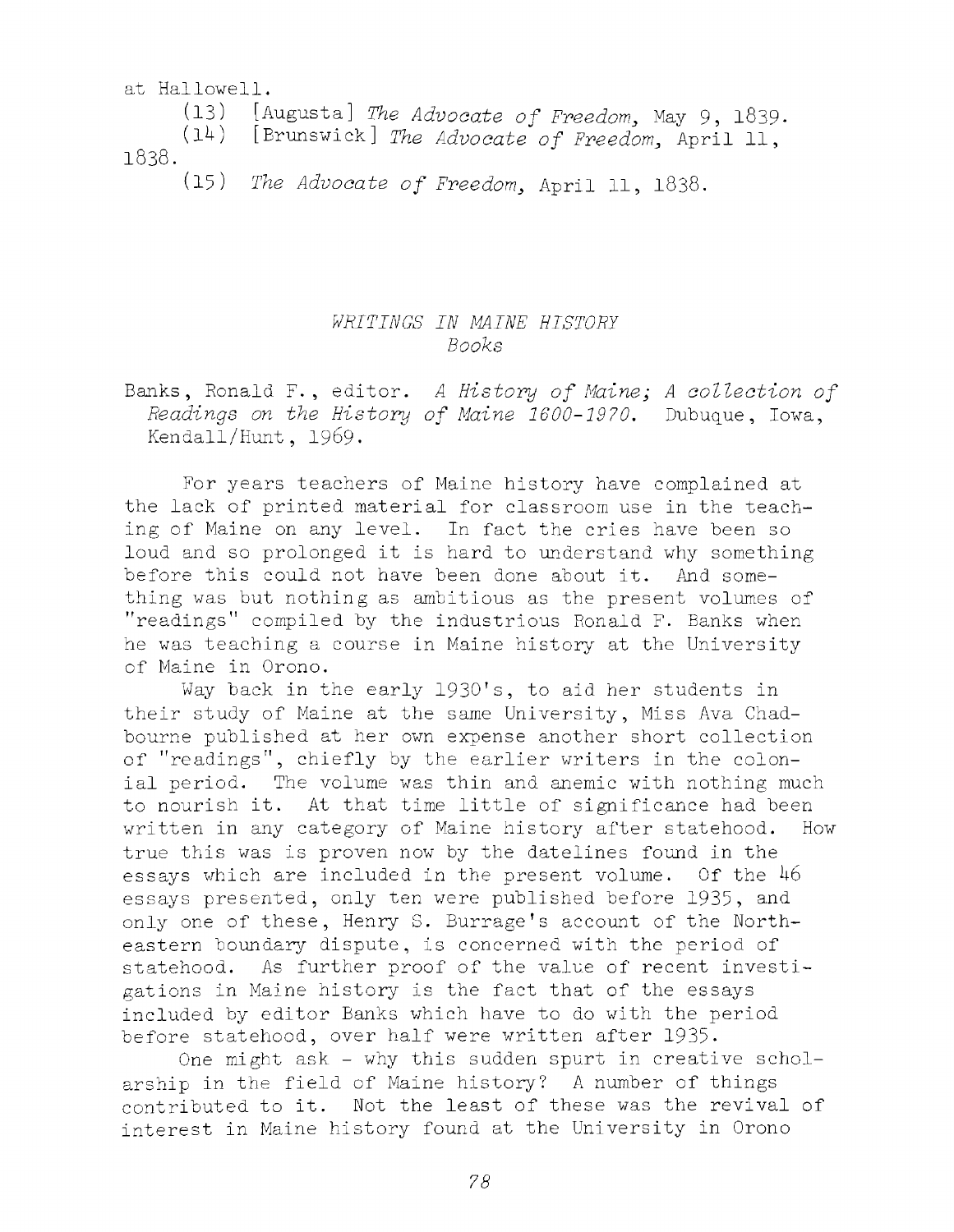after World War II when Robert M. York and his course in Maine history were added to the Department of History and Government. The enthusiasm generated by York was enormous and it is  $re$ flected very much in the present volume. The editor of the book was himself a product of this and his monumental study of the separation movement, four chapters of which are included here, was directed by York. Representing this influence undoubtedly are the two essays included on the public domain in  $1820$  and the introduction of pulp and paper industry, written by David C. Smith, the article on the antislavery movement done by Edward O. Schriver, and Charles A. Scontras' pioneer study on the rise of organized labor in the state.

To add to the impetus at the University, an expanded graduate program in Maine history offering a Doctor's as well as a Master's degree was introduced. And then to stimulate and improve the quality of writing in the department was the University's publication program found in the *University of Maine Studies.* 

As for the Maine Historical Society, it need not take a back seat when it comes to praise for improving the quality of historical research on Maine. Its extensive and rich resources have helped immeasurably to advance the cause of original investigation. Moreover, of the nest of recent writers included in this volume, John Pullen, Jasper Stahl, Ernest Marriner, Frederick Allis, William H. Rowe and Edward Kirkland all at different times have addressed the Society and in a few cases hold honorary membership to it. Writers of an earlier period, Burrage, Charles E. Banks, and Joseph Williamson were not only members of the Society but in their day made up the Establishment.

In summary, this volume represents synthetically (so to speak) Maine historiography. The obvious void is the lack of political history in both the 19th and 20th centuries, as well as in the not so important fields of educational and religious history. Although almost three quarters of a century have passed since 1900, the eight essays which mark its passing give the period anything but balance. That editor Banks dug these up bespeaks both his alertness and perseverance.

Chronologically the scope of the book omits no period. Qualitatively the editor has made the best selection possible from what was available. Monographs still unwritten based on studies embarked upon but still uncompleted could hardly be included. The book is easily a challenge to those who may now be turning to state history as an outlet for creative writing on Maine. The editor deserves much credit for his efforts in behalf of those who would learn more about the state. It is a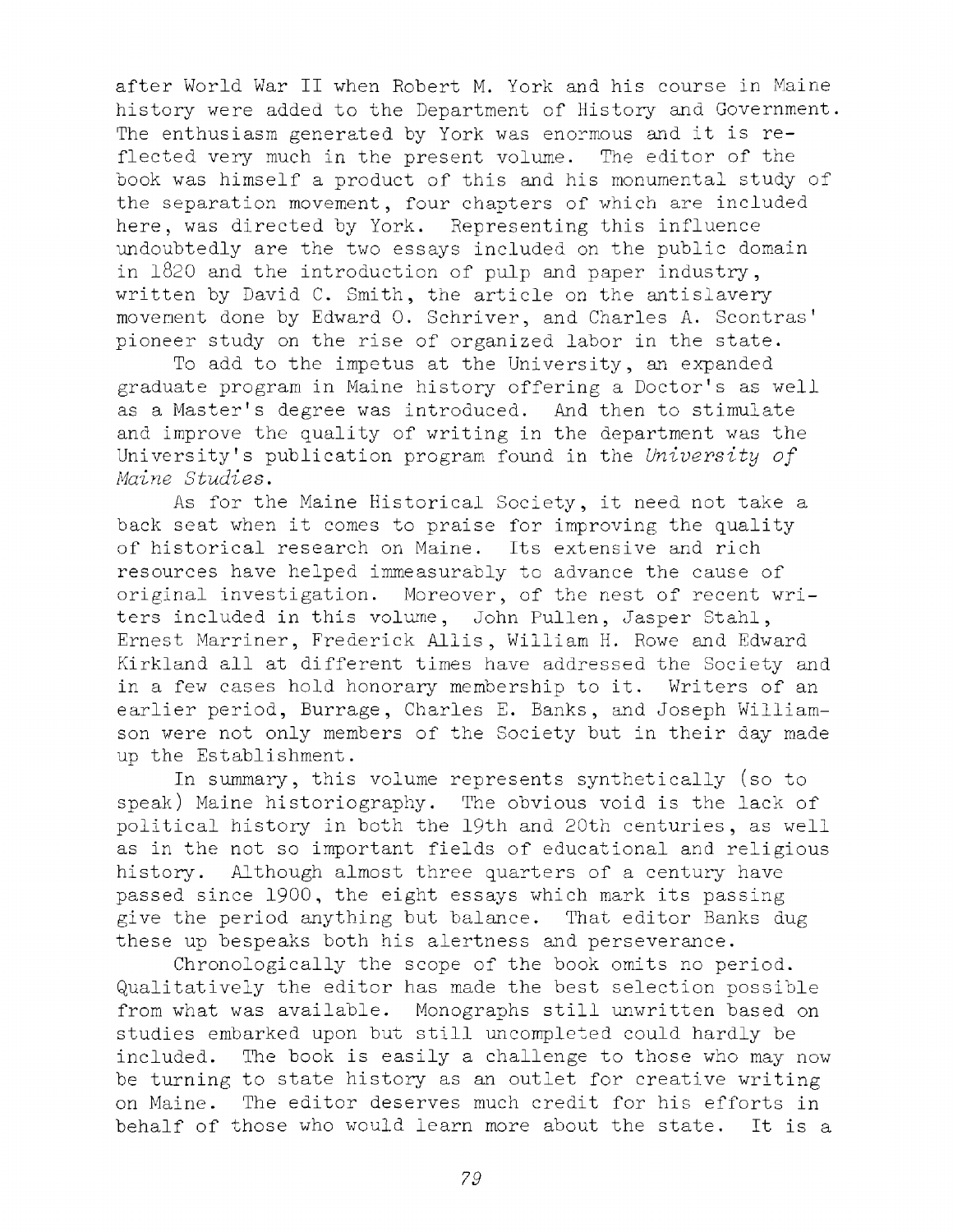bonanza for the teaching profession on all levels of learning.

Elizabeth Ring Maine Historical Society

Havens, George R. Frederick J. Waugh, American Marine Painter, Orono, University of Maine Studies, No. 89, University of Maine Press, 1969.

George R. Havens states in his Introduction of *Frederick J. Waugh, American Marine Painter, that* "a full and accurate account of sea painting in America will only be possible when based on studies of many individual artists who have worked in the field."  $(1)$  Mr. Havens has contributed considerably to this effort.

In recording the outside forces that acted upon the person of Frederick J. Waugh  $(1861 - 1940)$ , he has presented an excellent, balanced report on a chronicler of nature's greatest mystery--the sea. The varied influences of Philadelphia, Europe, Cooperstown, New York, Cape Cod, and the shores of Maine are conveyed to the reader with ease and accomplishment.

"Quiet or stormy, the sea always fascinates."  $(2)$  Hours of studying the endless motion of waves on the shores of the island of Sark, Bailey and Monhegan islands and the Caribbean instilled in Waugh the desire to capture fleeting movement. While on a winter vacation in Barbados, "Waugh would plunge into this opalescent sea, coming up with his eyes open under the great waves to observe their form from beneath, as he had long liked to do."  $(3)$  Moving water became a lifetime study for Waugh.

Advice on marine painting is recorded forever in his own words, "The sea itself is very subtle in color and ever changing..."  $(4)$ 

To avoid the quick changes in the lighting of nature I have acquired the habit of quick precise painting and seek to make each brush full of paint tell its own story....  $(5)$ 

A sense of mystery is often conveyed by certain passages which lack obviousness because left unfinished....Such things call attention to other passages which are of more import....The usefulness of the surroundings will consist of their right relationship to the whole....Simplicity, always simplicity. (6)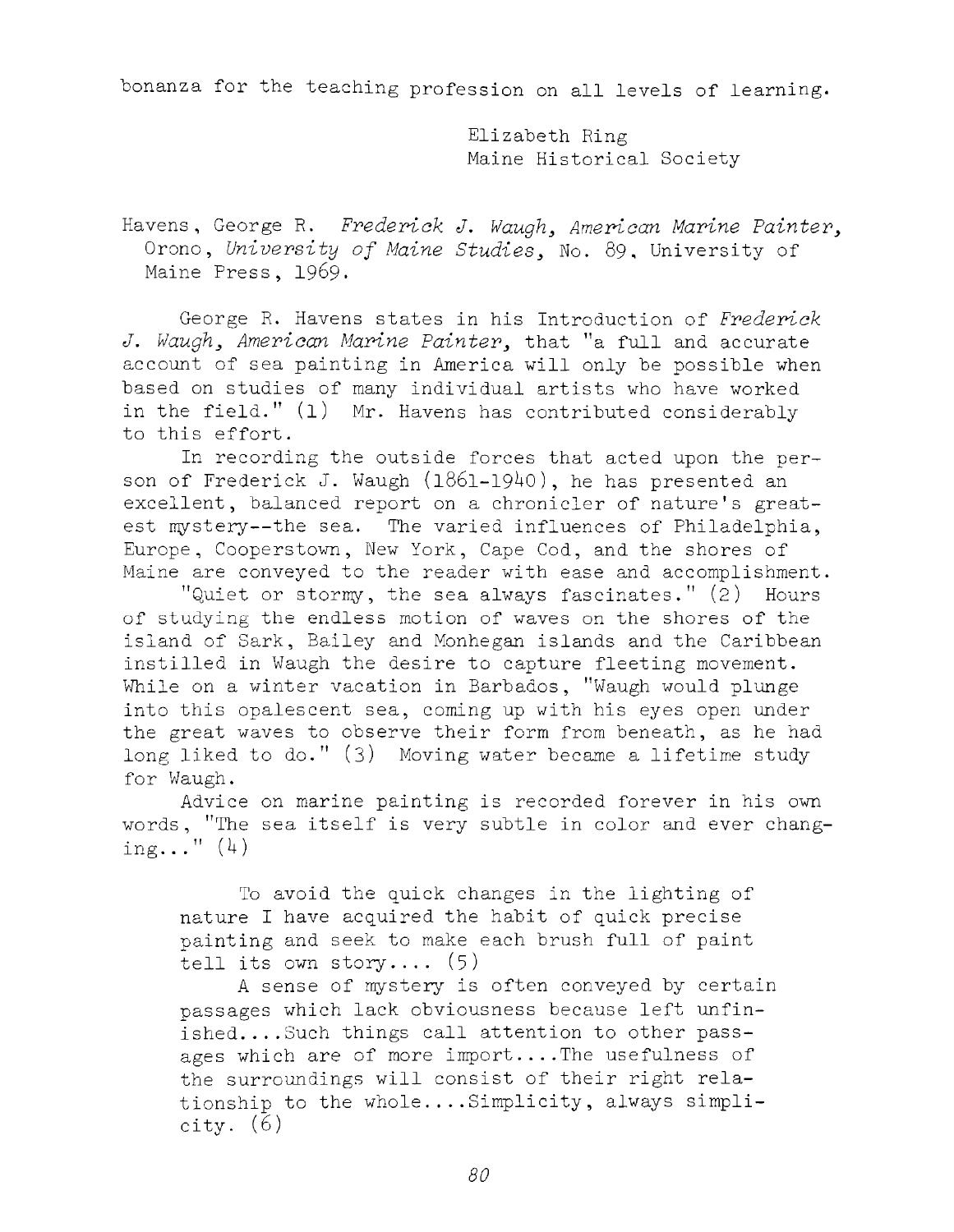An enlightening chapter is Mr. Haven's discussion and comparison of Waugh and Winslow Homer. Certainly the most striking difference between them is expressed in their seas. Waugh's years of involvement with the ocean brought a studied reality of the subject to his canvases.

...he gave long hours, particularly in earlier years, to intense observation of light, wind, and changing sea. He insisted always on the absolute necessity of such basic study for any convincing rendering of wave form or color....  $(7)$ 

Homer's approach to marine paintings was expressed as an overall impression of a greater truth with concentration on the forms dependent on the sea.

Fierce, tragic power is undoubtedly the dominant aspect of Homer's oil paintings of storm and sea.... he had gone out on the Banks with the fishermen and knew the hardship and dangers of their life at first hand.... Who, better than he, can render the chilling menace of fog and rocks.... To such overall impressions he pays more attention than to the exact form and color of waves and foam in spite of his aim of complete naturalism.... (8)

*Frederick J. Waugh* is a detailed study in many respects. The author has not only listed those people who assisted him in the compilation of the book but has specified in what capacity they helped him. His *Notes* are voluminous, helpful and informative and he has made use of all pertinent secondary sources and available primary material. Students and researchers will appreciate the Appendix which contains a formidable list of Waugh's paintings by year. The author also lists the paintings in Public Institutions with descriptions and history in alphabetical order by state or country. Waugh's paintings in private collections are notated alphabetically by names of owners. Several major collections are listed with special emphasis on the Waugh family collection which is separated by his Art Student Period, Sark, Channel Island Period, English Period and American Period. The book concludes with an index for the text and eight color reproductions and twenty-four illustrations in black and white of the artist's paintings.

Readers will have to agree with the author that maritime painting has not received adequate consideration by historians of American art. I would earnestly hope that the biography of